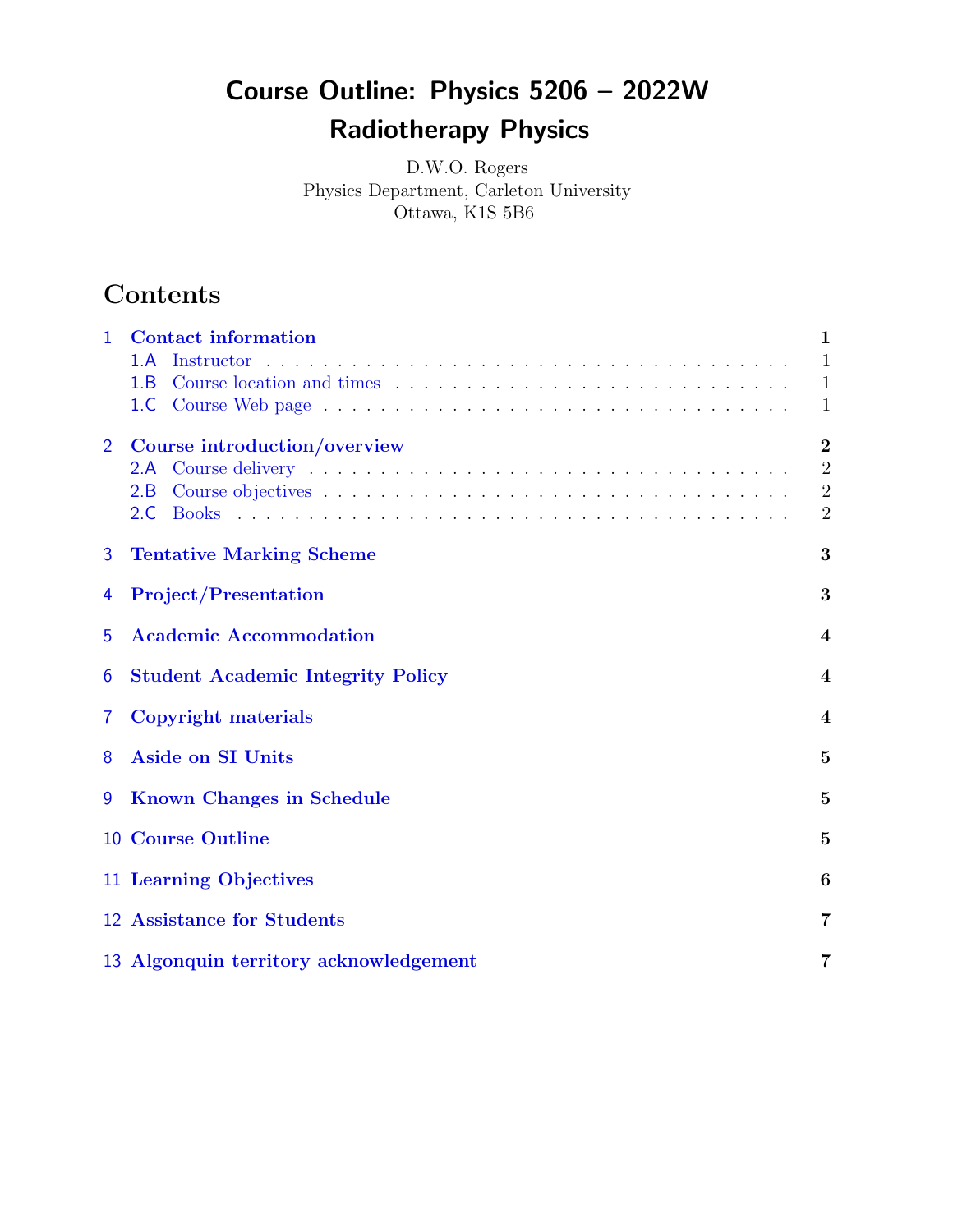# <span id="page-1-0"></span>1 Contact information

#### <span id="page-1-1"></span>1.A Instructor

Instructor: Dave Rogers (he/him/his)

Office: Room 2450 Herzberg Building (Inco (S-W) Wing, far corner)

"Office" hours: One-on-one meetings can be immediately after lectures or arranged individually by e-mail. Will be by zoom until restrictions lessened. If you specify what you want to talk about ahead of time, I can try to have appropriate notes etc available (but not essential).

Office Phone 520-2600 ext 4374 (but email essential until offices used! ) email: drogers(remove\_this)@physics.carleton.ca personal web page: <http://www.physics.carleton.ca/~drogers>

#### <span id="page-1-2"></span>1.B Course location and times

Lectures are from 10 to 11:30, Tuesdays and Thursdays. I will try to start at 10 and finish at 11:30 latest, or earlier if we reach a natural stopping point.

When in-person lectures are allowed again, lectures will be held in the SunRay lab which is room 3349 in the Herzberg Building. It is a relatively large room so I will ask you to sit well spaced out.

In the meantime, we will be meeting for lectures via zoom using [https://carleton-ca.](https://carleton-ca.zoom.us/j/9286866976) [zoom.us/j/9286866976](https://carleton-ca.zoom.us/j/9286866976). It is best, if not essential, to install zoom software on your computer (which I assume everyone has done now that we are 2 years into this pandemic!) I request that you use a first and last name to identify yourself on zoom and please have the video on in order to hopefully foster some interaction. I have not used zoom much as the host, so I apologize if it takes me some time to master this methodology.

### <span id="page-1-3"></span>1.C Course Web page

The course web page is at <http://www.physics.carleton.ca/~drogers/phy5206/>

This site is password protected. The 2022 password and username will be given at the first lecture. Please do not give the username and password to anyone outside the course. I monitor site usage.

The current username is W20DWOR and the password is irs but I will give out new values at the first lecture.

The web page includes a course calendar with various tentative dates. Assignments etc will be added as we go.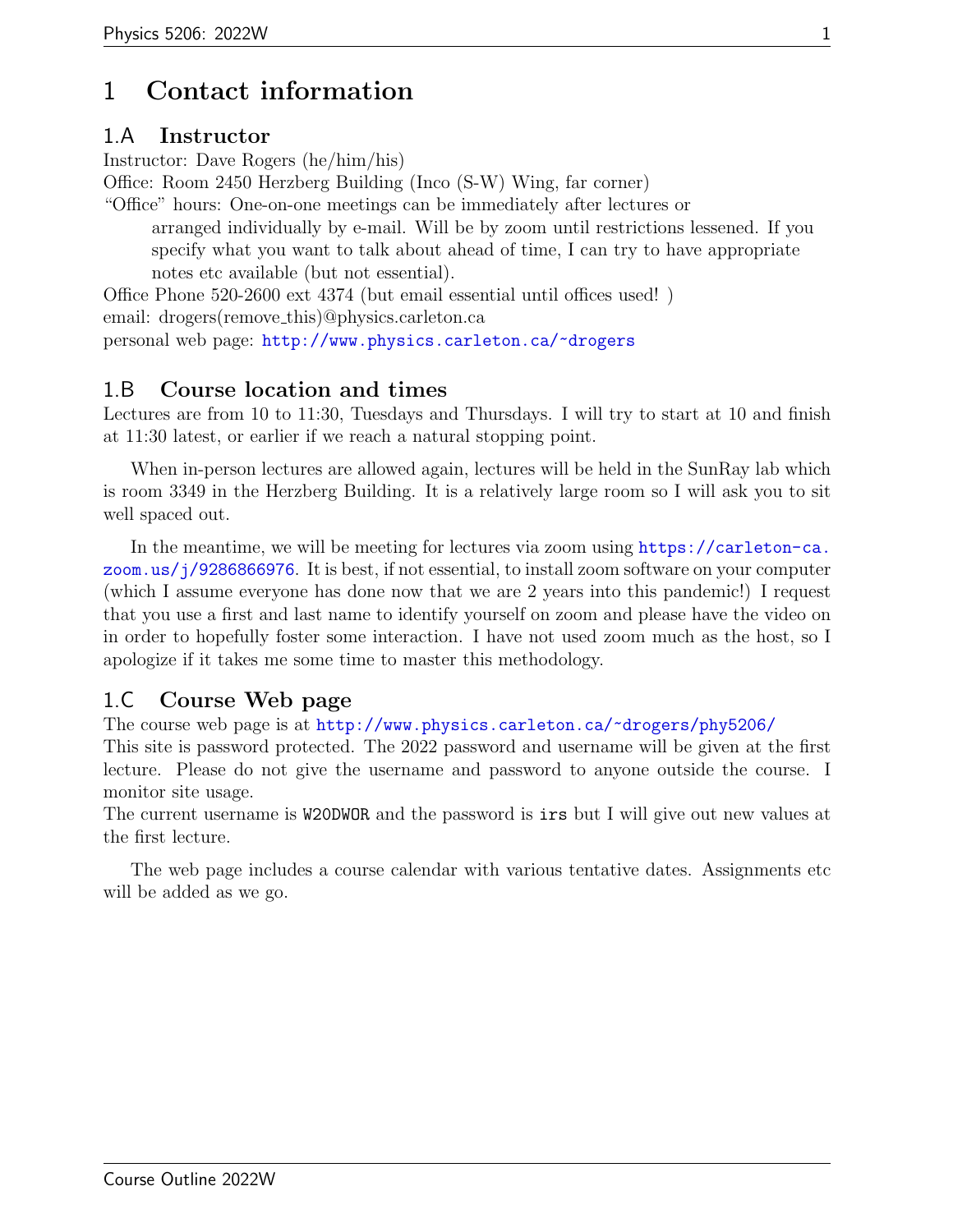### <span id="page-2-0"></span>2 Course introduction/overview

#### <span id="page-2-1"></span>2.A Course delivery

The book I am working on is designed for this course. The first few chapters should be almost entirely review but it is essential to master the material.

Rather than giving lectures which just give highlights of what is in the book, I will ask you to read various parts before a lecture and then during lectures there will be time to ask questions about what you have read, and if there are few questions, I will ask various questions and ask you to give your answers via the chat feature, with responses being to me only (not everyone). These responses will not be for marked, but will help me judge how much you have understood of what you were asked to read. I will also go through some of my standard slide sets and focus on a few of the more interesting features.

Lectures will not be recorded.

#### <span id="page-2-2"></span>2.B Course objectives

The course objectives can be deduced by the course outline in section [10](#page-5-2) below, and the more detailed Learning Objectives in section [11](#page-6-0)(also below). The overall objectives are:

- to provide an overview of modern radiotherapy, its purposes, its techniques and the importance of physics in its practice.
- to provide a fundamental understanding of the physics of radiotherapy, from the nature of radiotherapy treatment fields to the methods to calculate and measure clinical radiation dose distributions with special (but not exclusive) emphasis on ion chamber dosimetry and clinical dosimetry protocols.
- to provide a solid basis for understanding clinical treatment planning with emphasis on fundamentals rather than clinical software.
- to introduce Monte Carlo techniques as used in radiotherapy and use calculated results to understand the physics of radiotherapy treatment fields and clinical instrumentation.
- to provide an introduction to a wide range of modern techniques such as IMRT, IGRT, tomotherapy, CyberKnife, proton therapy, brachytherapy.

#### <span id="page-2-3"></span>2.C Books

The book I am writing is very much a work in progress. As I write this (Jan 2, 2022) 16 of 26 chapters are drafted and I have partial notes for a couple more (about 480 pages in all). I will endeavour to make pdf versions of chapters and/or copies of lecture notes available before each lecture. This may be literally only an hour or two before the lecture so please check your email and/or the web page before each lecture.

There is a list of books about radiotherapy physics is in the book's Appendix A.

As a backup for those parts of the course for which I don't yet have chapters ready (mostly on specific detector types), an excellent reference is individual chapters in:

Clinical Dosimetry Measurements in Radiotherapy, eds D. W. O. Rogers and J. E. Cygler, Medical Physics Publishing, Madison Wi, 2009 (AAPM Summer School) [ RM849 .A44 2009A disc, on reserve RM849 .A44 2009 ].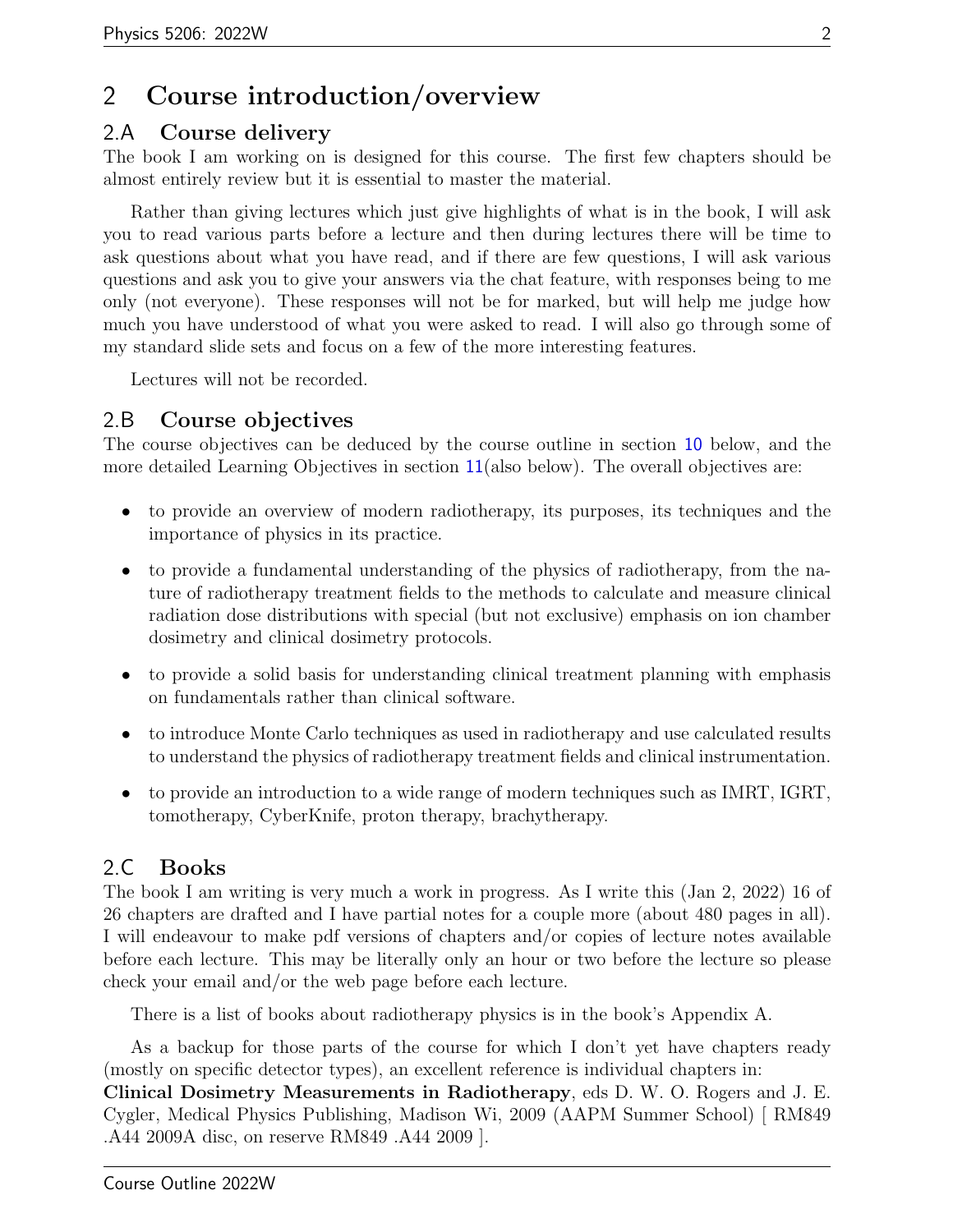# <span id="page-3-0"></span>3 Tentative Marking Scheme

The following is subject to change and/or comment during the first part of the course.

| Problem assignments  | 30%    |                                                            |
|----------------------|--------|------------------------------------------------------------|
| project/presentation | $10\%$ |                                                            |
| $Mid-terms(2)$       | $30\%$ | If only 1 mid-term, it will be $20\%$ and the final $40\%$ |
| Final                | 30\%   |                                                            |

There will be between 4 and 7 assignments. I will mark for the neatness and clarity of the solutions as well as for the correctness of the answer. I will not struggle to read your writing, I will just mark it wrong (it takes me longer to mark a set than for you to do one, so please be considerate). On some assignments I will only mark some of the questions since the value of problems is in doing them, not in getting marks for them. You will not know in advance which problems will be marked. We will take up all assignments in class so you can check your own work.

The purpose of assignments is to help you learn the material. I don't mind if you discuss issues raised amongst yourselves, but please do not copy each others answers. It is very easy to tell when such copying is happening as a marker, and I don't want to see it.

Term tests are tentatively on Thurs Feb 17 (L12, right before reading week) and Thurs March 31 (L22) and take place during the regularly schedule lecture time. Dates possibly adjusted to avoid conflict with Phy5208 tests.

When assigning final marks, I may adjust the overall marking scheme to give a better representation of how you have done in the class. These adjustments will be done so that: (a) they do not change the ranking of students within  $2\%$ ; (b) they only increase any student's mark; and (c) the same algorithm is applied to everyone if consistent with (a) and (b). A common example is ignoring mid-term I's mark.

# <span id="page-3-1"></span>4 Project/Presentation

After the last lecture (which is on Tues April 12), one morning ( tentatively Thurs April 14) will be devoted to student presentations on projects which will be assigned by the end of January. Each student will have about 20 minutes to speak and will be required to prepare a 1 to 3 page handout on their topic. A list of possible topics will be provided around the end of January and you will be asked to chose your topic, possibly after negotiating with another student (to avoid duplication). By class on Thursday March 10, each of you must prepare a 3 sentence/point summary of the papers you intend to review (suggestions can be made but the final choice (subject to review in early March) will be yours). Then 3 weeks prior to the talks (by Thurs March 24) you must each give me a draft of your handout which will be revised after my review and then handed out to all students by the last class on April 12. You will only be marked on your presentation and the final draft of your handout, so even if I have major comments on your draft handout, you have a chance to recover (like a referee's comments on a research paper) - but it pays to get the draft to me in good time so you have time to rework it if needed.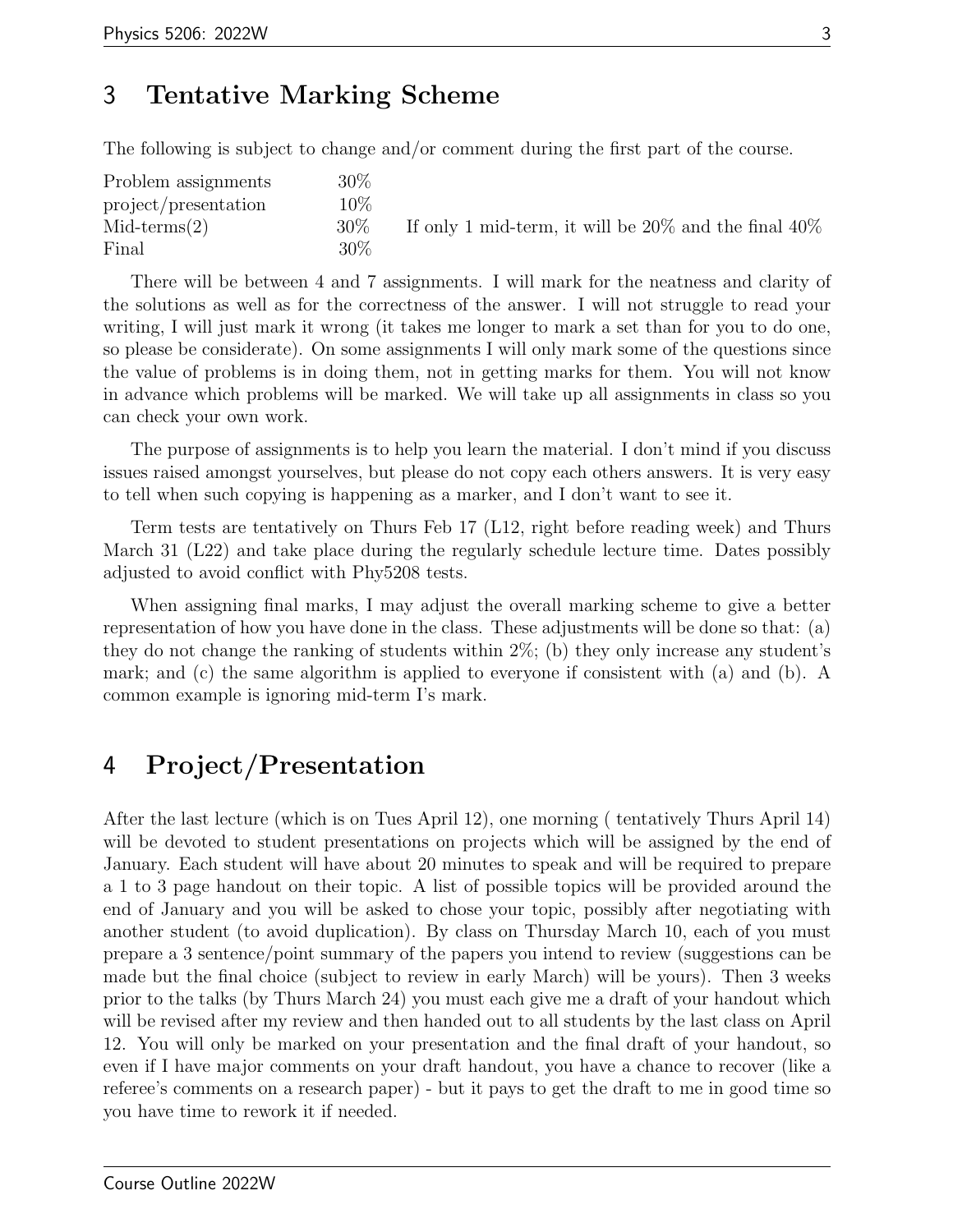### <span id="page-4-0"></span>5 Academic Accommodation

You may need special arrangements to meet your academic obligations during the term because of disability, pregnancy or religious obligations. Please review the course outline promptly and write to me during the first two weeks of class with any requests for academic accommodation, or as soon as possible after the need for accommodation is known to exist.

It takes time to review and consider each request individually, and to arrange for accommodations where appropriate. Please make sure you respect these timelines particularly for in-class tests, mid-terms and final exams, as well as any change in due dates for papers.

You can visit the Equity Services website to view the policies and to obtain more detailed information on academic accommodation at <http://carleton.ca/equity/accommodation>

#### <span id="page-4-1"></span>6 Student Academic Integrity Policy

Much of the following is quoted directly from Carleton documents.

Plagiarism and cheating at the graduate level are viewed as being particularly serious and the sanctions imposed are accordingly severe. Students are expected to familiarize themselves with and follow the Carleton University Student Academic Integrity Policy (see [http:](http://carleton.ca/registrar/academic-integrity/) [//carleton.ca/registrar/academic-integrity/](http://carleton.ca/registrar/academic-integrity/). and/or [https://carleton.ca/tls/](https://carleton.ca/tls/teachingresources/administrative-pedagogy/academic-integrity-resources/) [teachingresources/administrative-pedagogy/academic-integrity-resources/](https://carleton.ca/tls/teachingresources/administrative-pedagogy/academic-integrity-resources/)).

The Policy is strictly enforced and is binding on all students. Plagiarism and cheating - presenting another's ideas, arguments, words or images as your own, using unauthorized material, misrepresentation, fabricating or misrepresenting research data, unauthorized cooperation or collaboration or completing work for another student - weaken the quality of the graduate degree. Academic dishonesty in any form will not be tolerated. Students who infringe the Policy may be subject to one of several penalties including: expulsion; suspension from all studies at Carleton; suspension from full-time studies; and/or a reprimand; a refusal of permission to continue or to register in a specific degree program; academic probation; or a grade of Failure in the course.

To be specific on one point. When doing your project handouts, directly quoting things found on the web without attribution and quotation marks is plagiarism. Similarly, using figures from the web without clear citation of the source is plagiarism.

### <span id="page-4-2"></span>7 Copyright materials

The following is a quote of wording suggested by Carleton:

"I would like to remind you that my lectures and course materials, including power point presentations, outlines, and similar materials, are protected by copyright. I am the exclusive owner of copyright and intellectual property in the course materials. You may take notes and make copies of course materials for your own educational use. You may not and may not allow others to reproduce or distribute lecture notes and course materials publicly for commercial purposes without my express written consent."

I will be making available drafts of chapters from a book I am trying to write for this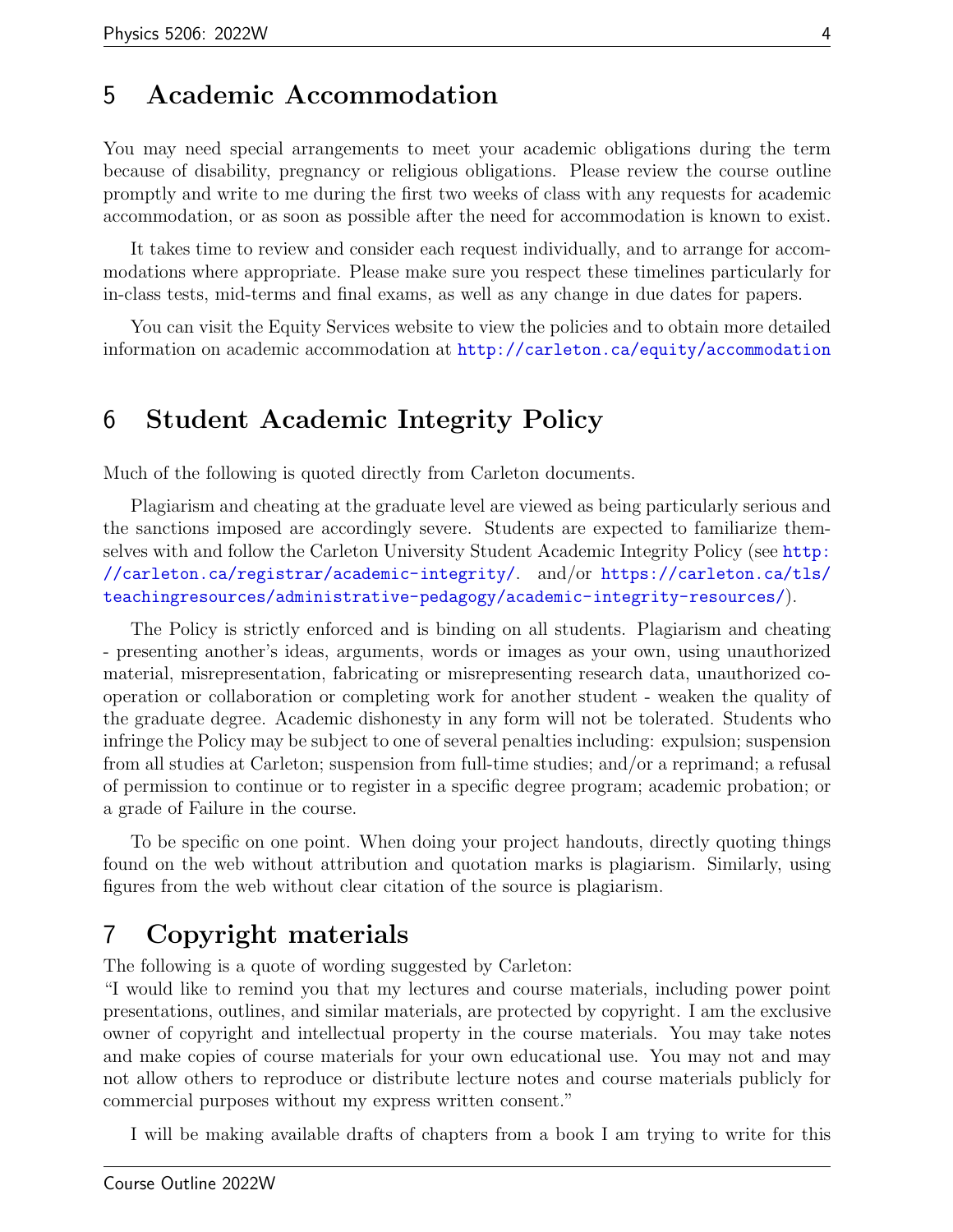course. These drafts must NOT be distributed outside the course as they are preliminary and I have not sought permissions yet for many of the figures taken from elsewhere. I will give final copies to all students giving feedback on these drafts.

### <span id="page-5-0"></span>8 Aside on SI Units

To the extent possible, I want the entire course to be done in SI units and quantities.

The ICRU defines the following.

"A physical quantity characterizes a physical phenomenon in terms that are suitable for numerical specifications"

"A physical unit is a selected reference sample of a quantity".

The NCRP (report 82 on the SI) notes:

"The magnitude of a specified physical quantity can be expressed as a product of a pure number and a unit and thus if the quantity is divided by its unit, a pure number is obtained."

Taking this one step further, one can only plot pure numbers on a graph, and thus the proper label for any graph axis is the quantity divided by the unit,  $e.g.,$ , "photon" energy/MeV". I believe we should all strive to use this approach since it reduces confusion about what is being plotted.

On the course web page there is a link to a useful document about SI, "Some basic rules for use and writing of SI symbols and units". While looking at that, you may find "Writing Guidelines for Engineering and Science Students" is of interest via a link on the course page.

### <span id="page-5-1"></span>9 Known Changes in Schedule

None that I know of this term.

### <span id="page-5-2"></span>10 Course Outline

The following outline is quite ambitious given that we have at most 25 lecture periods which includes 2 term tests (so 23 lectures). The order will vary from what is below.

General introduction to radiotherapy and radiotherapy physics

Fundamental data for photons and electrons

Monte Carlo techniques of radiation transport: the fundamentals: intro EGSnrc, BEAMnrc

Structure of electron and photon external beams for radiotherapy and of dose distributions for brachytherapy sources.

Fundamental relationships in radiation dosimetry

Bragg-Gray and Spencer-Attix cavity theories

Derivation of the equations for air-kerma determination using a cavity ion chamber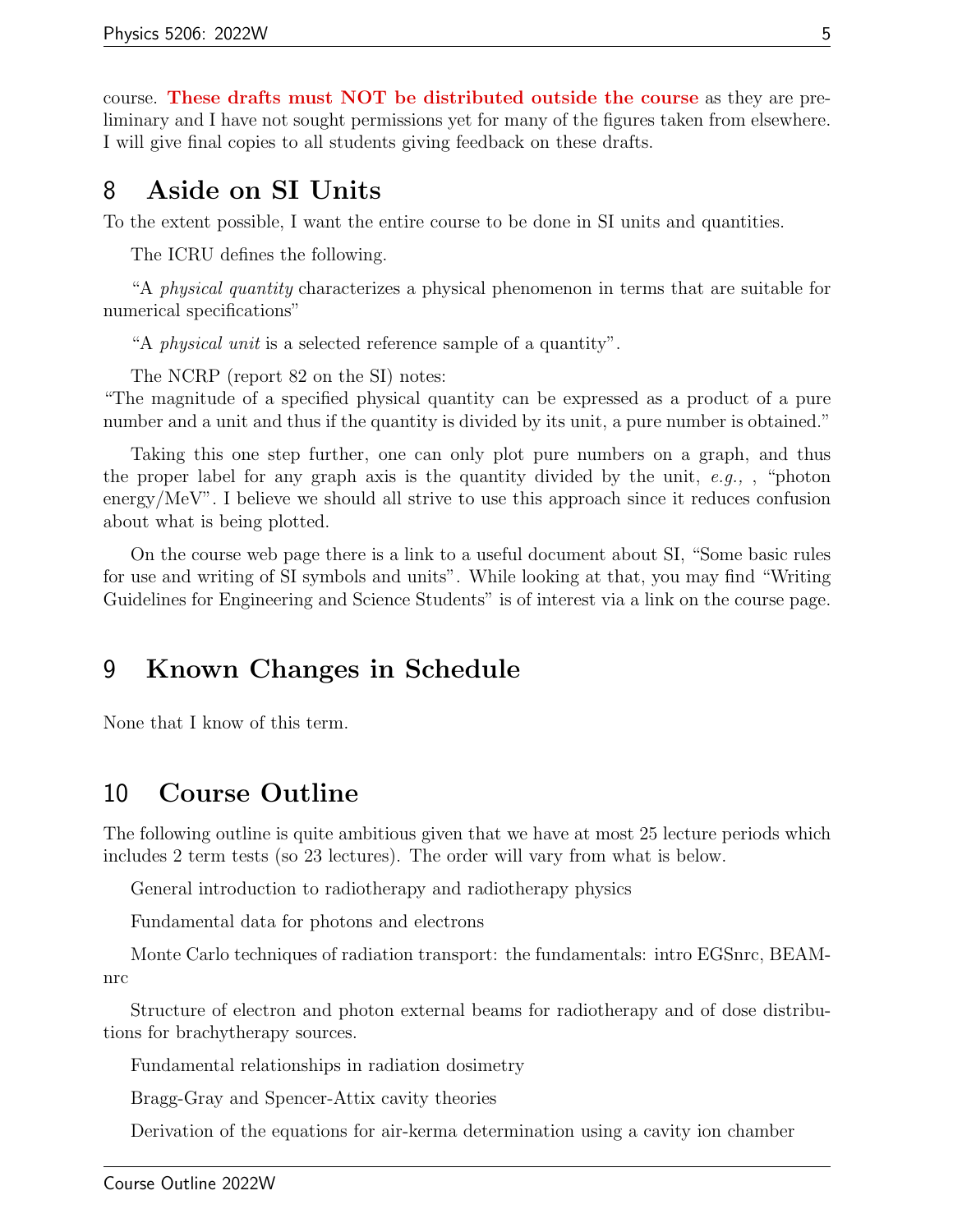Practical ion chamber dosimetry: ion chambers, electrometers, polarity, recombination, settling, chamber designs, charge collection vs voltage curve from low to high voltage

TG-51 protocol for external beam clinical dosimetry based on absorbed-dose standards

Dosimetry for non-standard reference conditions (small field or composite field dosimetry)

General intro to brachytherapy and the TG-43 protocol for dosimetry in brachytherapy.

General Cavity theory: photon detectors vs electron detectors.

Other forms of radiation detectors for radiotherapy:

```
TLDs
alanine
solid state devices (diodes, MOSFETS)
Fricke
radiographic and radiochromic films
scintillation detectors
OSL
```
Treatment planning -DVHs, TCP, NTCP etc -GTV, CTV, PTV etc definitions -CT scans and what info one has -defn of TPR, PDD, TMR, TAR -relationships between them -dose calculations

-monitor unit calculations -MC, superposition/convolution, older methods

```
Treatment techniques/delivery
 -IMRT (MLCs and algorithms + info re leakage etc)
 -IGRT
```
Proton Therapy

# <span id="page-6-0"></span>11 Learning Objectives

- to gain an overview of the radiotherapy process
- to become familiar with and understand the terminology used in radiotherapy physics
- to know cold the fundamental quantities (kerma, absorbed-dose etc) and interactions of radiation with matter
- to develop a deep understanding of the fundamentals or radiation dosimetry, with special emphasis on ion chamber dosimetry under reference conditions (TG-51, TG-61) and under non-standard conditions in small and/or composite fields.
- to become familiar with the general characteristics of many types of radiation detectors and their relative strengths and weaknesses
- to understand the physics behind the structure of dose distributions for photon beams, electron beams and brachytherapy sources